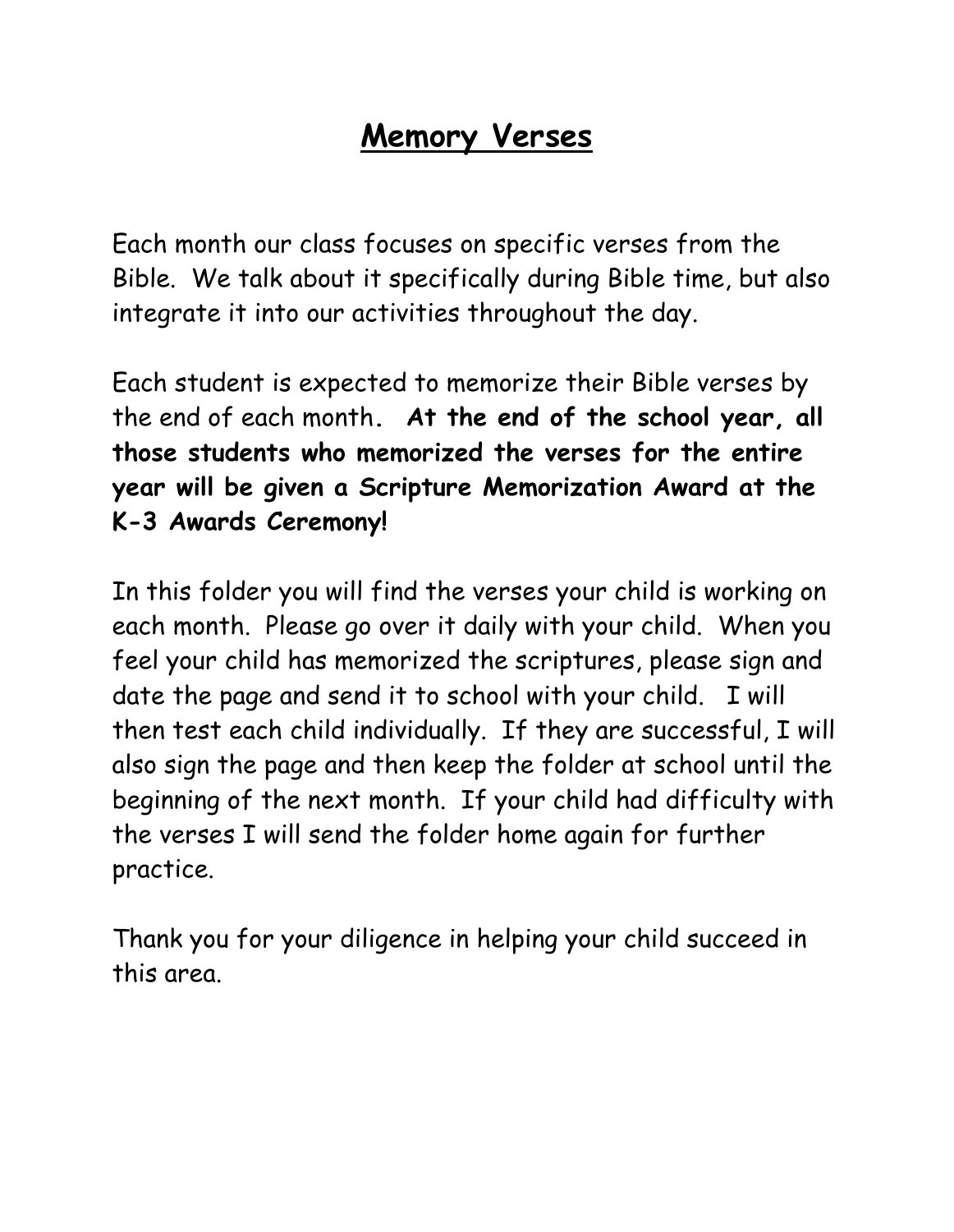# **September**

**Do to others as you would have them do to you. Luke 6:31 Obey your leaders and be under their authority. Hebrews 13:17 Children obey your parents in the Lord, for this is right. Ephesians 6:1**

| Signed by:          |      |
|---------------------|------|
| Parent's Signature  | Date |
| Approved by:        |      |
| Teacher's Signature | Date |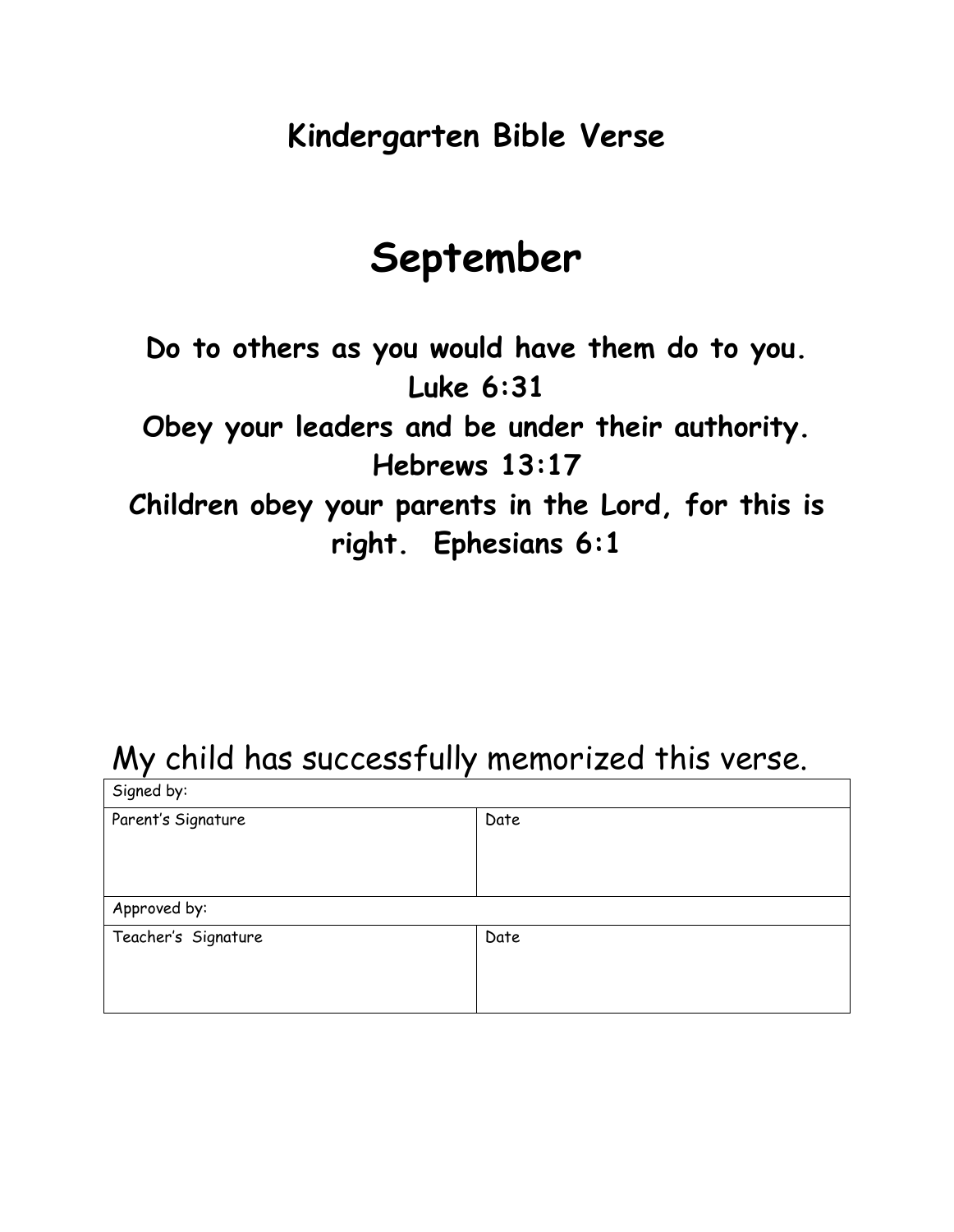# **October**

**This is the day the Lord has made; let us rejoice and be glad in it. Psalm 118:24**

**Give thanks to the Lord, for He is good; His love endures forever. Psalm 107:1**

**Your heart will be where your treasure is. Matthew 6:21**

| Signed by:          |      |
|---------------------|------|
| Parent's Signature  | Date |
|                     |      |
|                     |      |
|                     |      |
| Approved by:        |      |
| Teacher's Signature | Date |
|                     |      |
|                     |      |
|                     |      |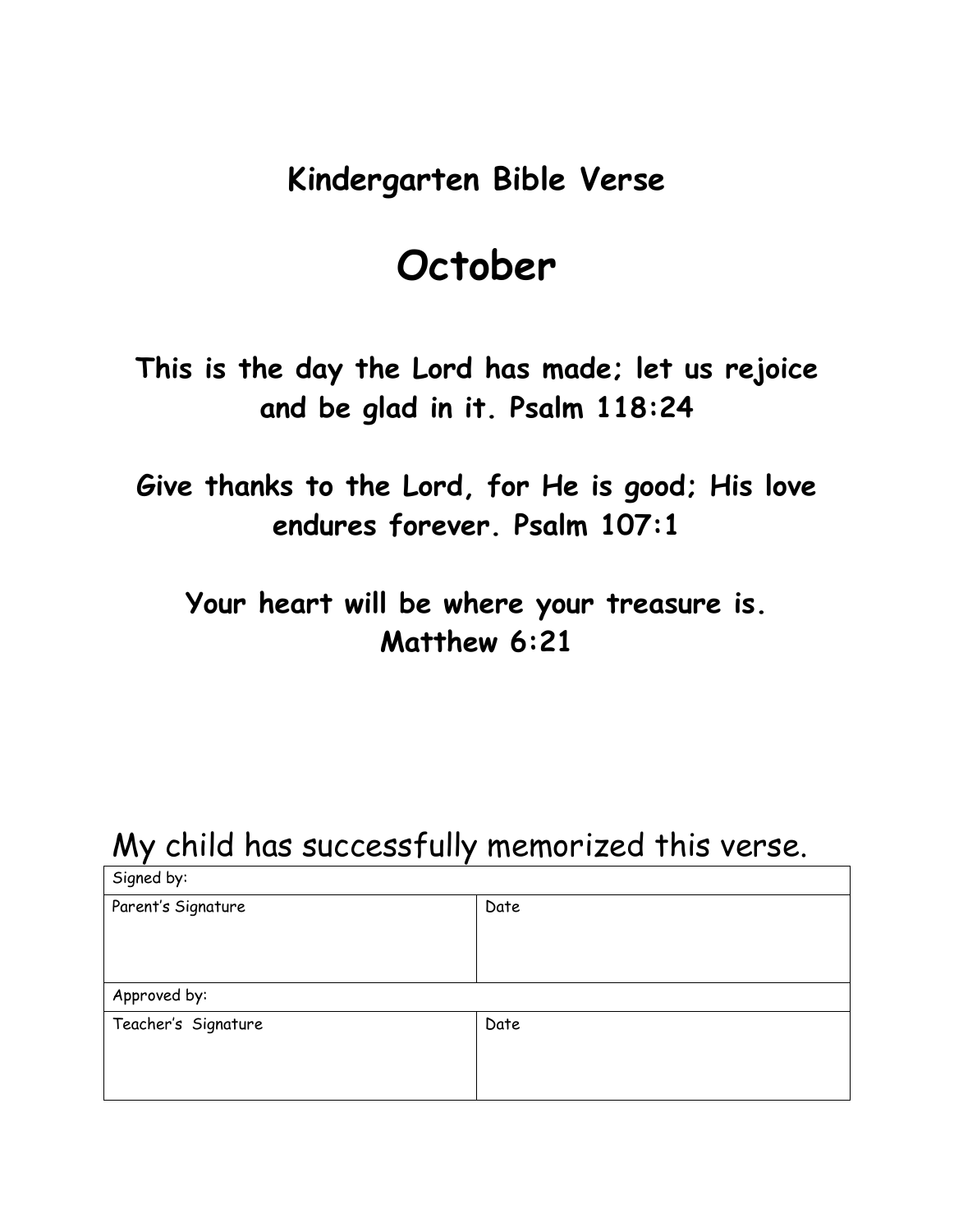# **November**

### **When I am afraid, I will trust in You. Psalm 56:3**

### **Jesus said, "Don't let your hearts be troubled. Trust in God, and trust in Me." John14:1**

| Signed by:          |      |
|---------------------|------|
| Parent's Signature  | Date |
| Approved by:        |      |
| Teacher's Signature | Date |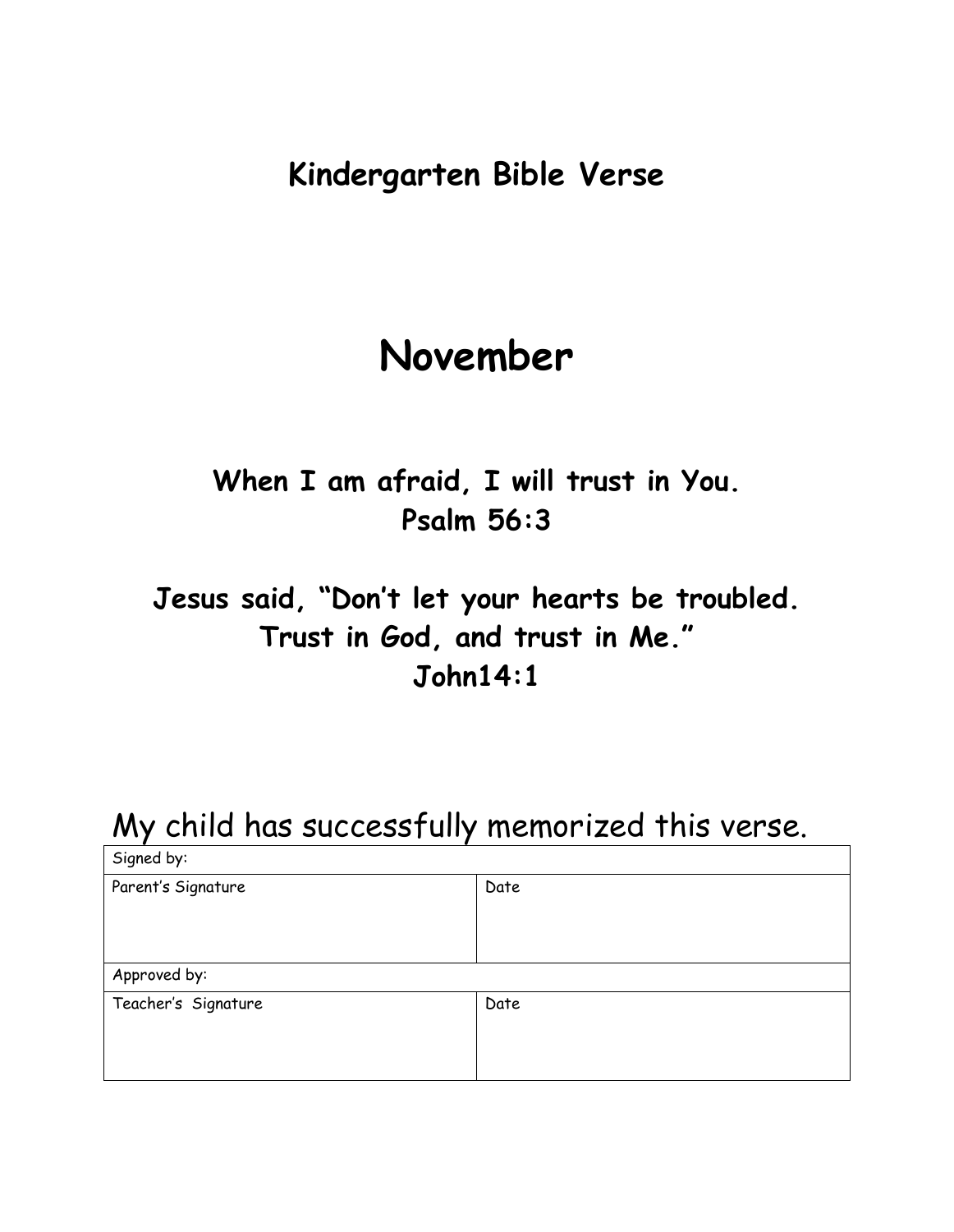# **December**

**…the Father has sent His Son to be the Saviour of the world. 1John 4:14b**

**Today in the town of David a Saviour has been born to you; He is the Messiah, the Lord. Luke 2:11**

| Signed by:          |      |
|---------------------|------|
| Parent's Signature  | Date |
| Approved by:        |      |
| Teacher's Signature | Date |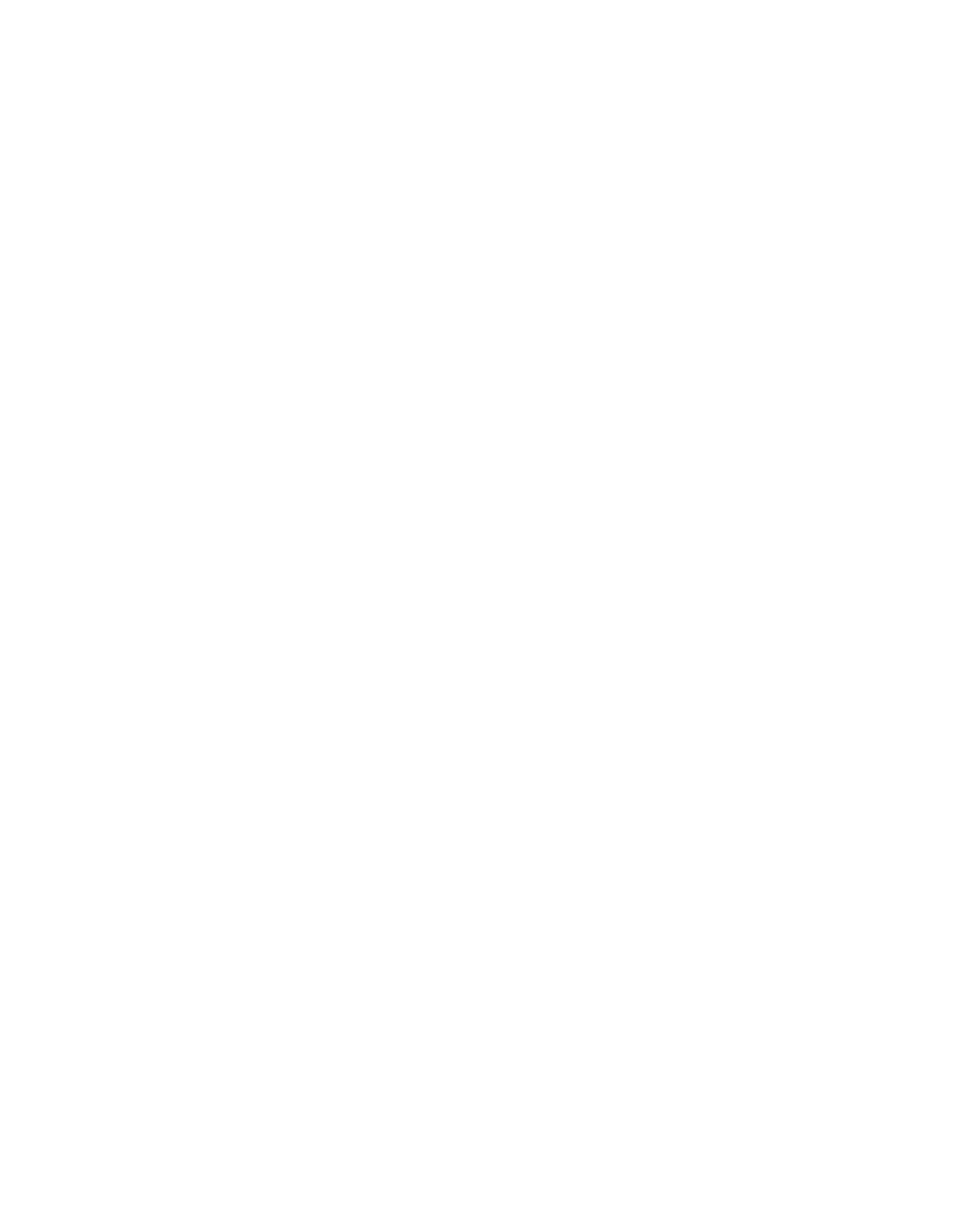# **January**

#### **But we have the mind of Christ. 1 Corinthians 2:16b**

**I praise you because I am fearfully and wonderfully made; Your works are wonderful, I know that full well. Psalm 139:14**

| Signed by:          |      |
|---------------------|------|
| Parent's Signature  | Date |
| Approved by:        |      |
| Teacher's Signature | Date |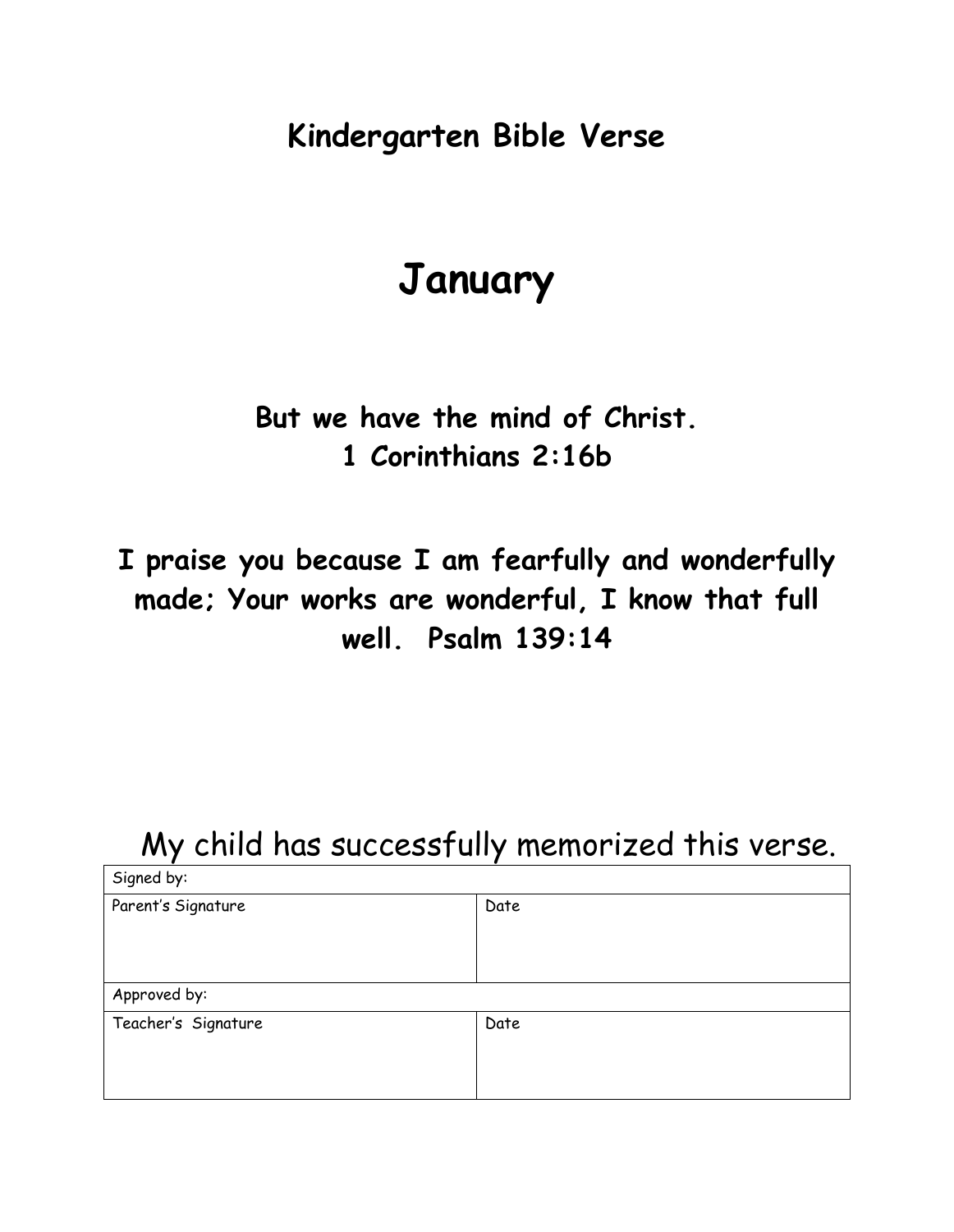# **February**

**We love because He first loved us. 1John 4:19**

**Always be humble and gentle. Be patient and accept each other with love. Ephesians 4:2**

| Signed by:          |      |
|---------------------|------|
| Parent's Signature  | Date |
|                     |      |
|                     |      |
|                     |      |
| Approved by:        |      |
| Teacher's Signature | Date |
|                     |      |
|                     |      |
|                     |      |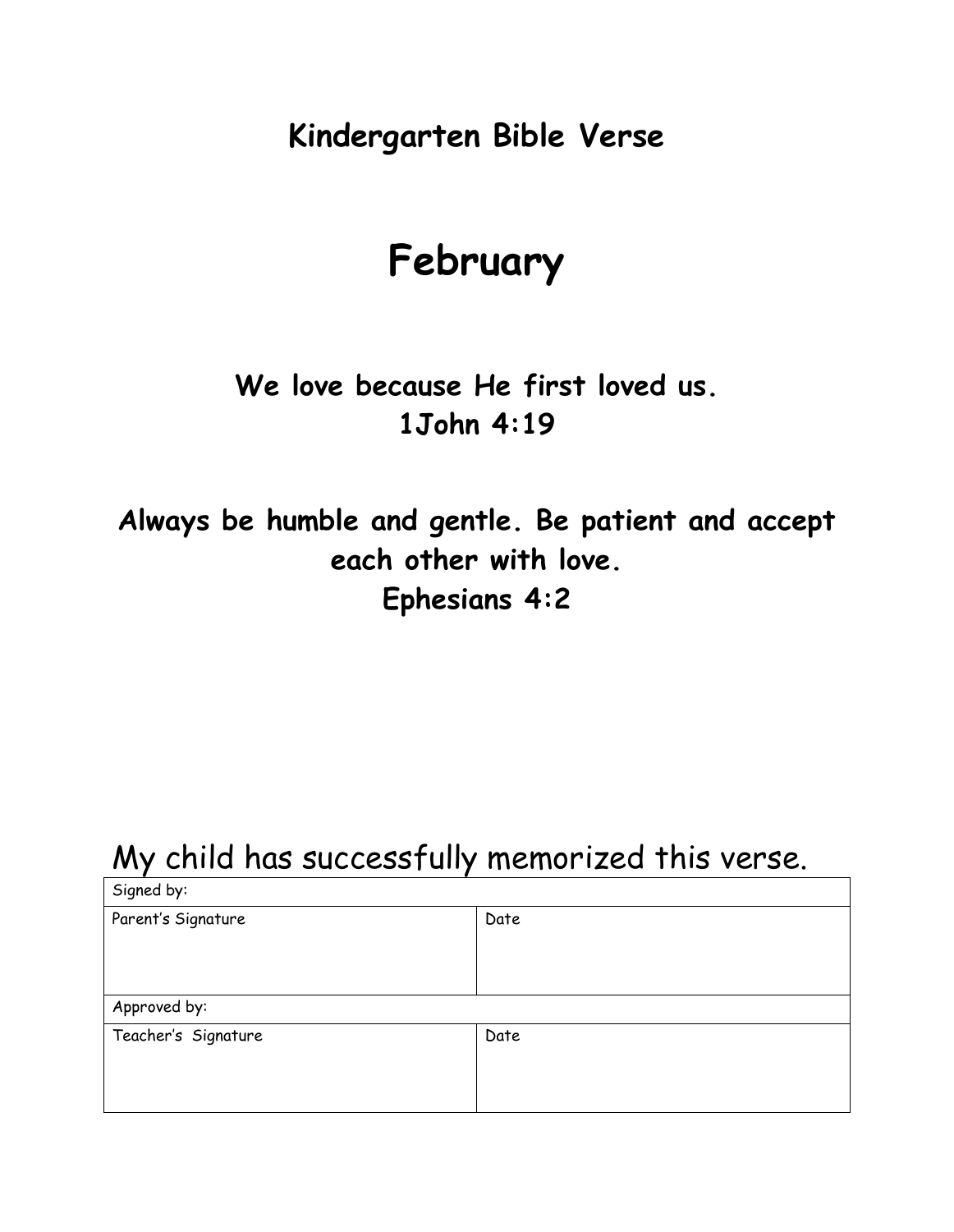# **March**

**O Lord my God, I called to You for help and You healed me. Psalm 30:2**

#### **For as he thinks in his heart so is he. Proverbs 23:7**

| Signed by:          |      |
|---------------------|------|
| Parent's Signature  | Date |
|                     |      |
|                     |      |
| Approved by:        |      |
| Teacher's Signature | Date |
|                     |      |
|                     |      |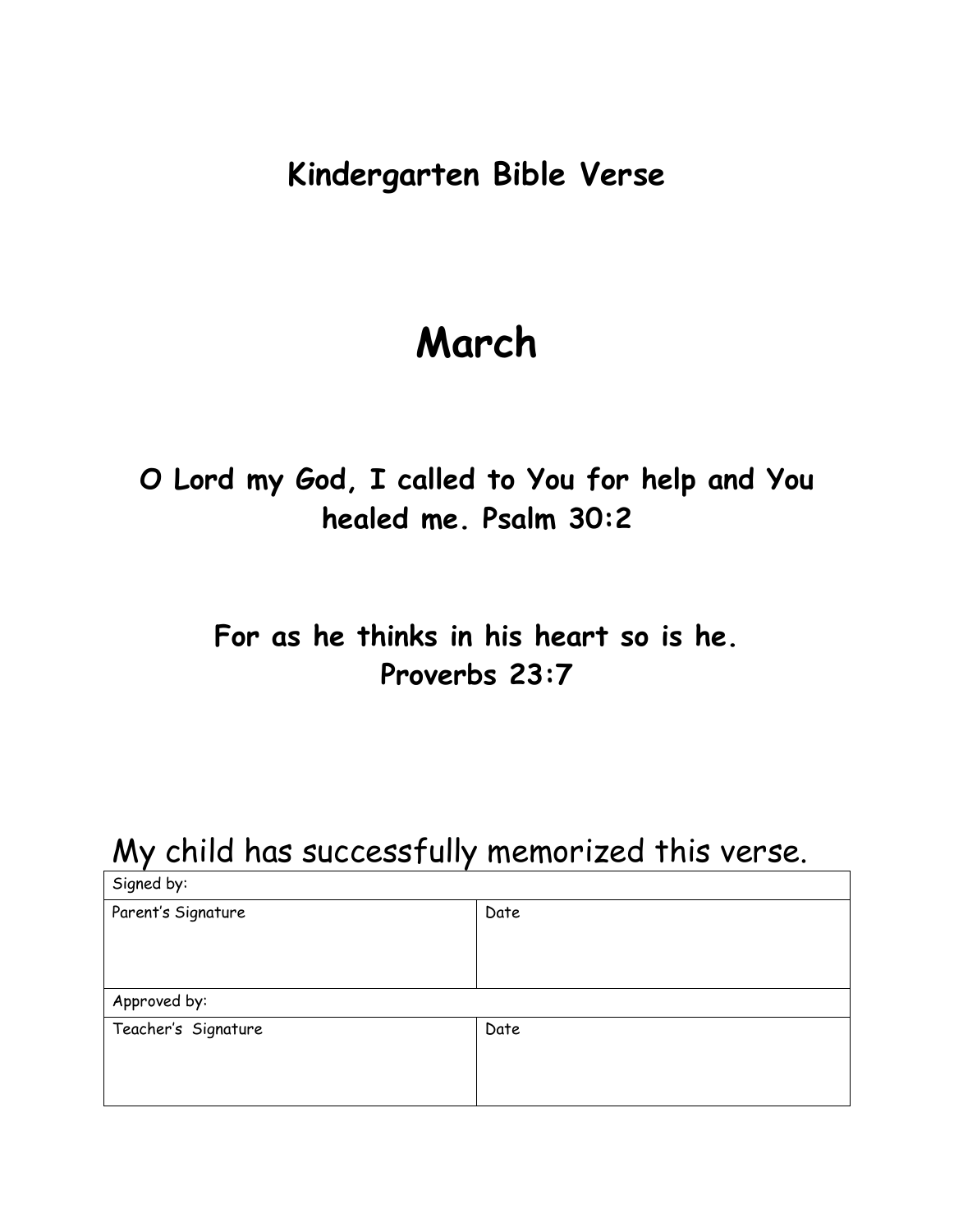# **April**

#### **For the Word of the Lord is right and true. Psalm 33:4a**

### **Lord, You bless those who do what is right. You protect them like a soldier's shield. Psalm 5:12**

| Signed by:          |      |
|---------------------|------|
| Parent's Signature  | Date |
|                     |      |
|                     |      |
| Approved by:        |      |
| Teacher's Signature | Date |
|                     |      |
|                     |      |
|                     |      |